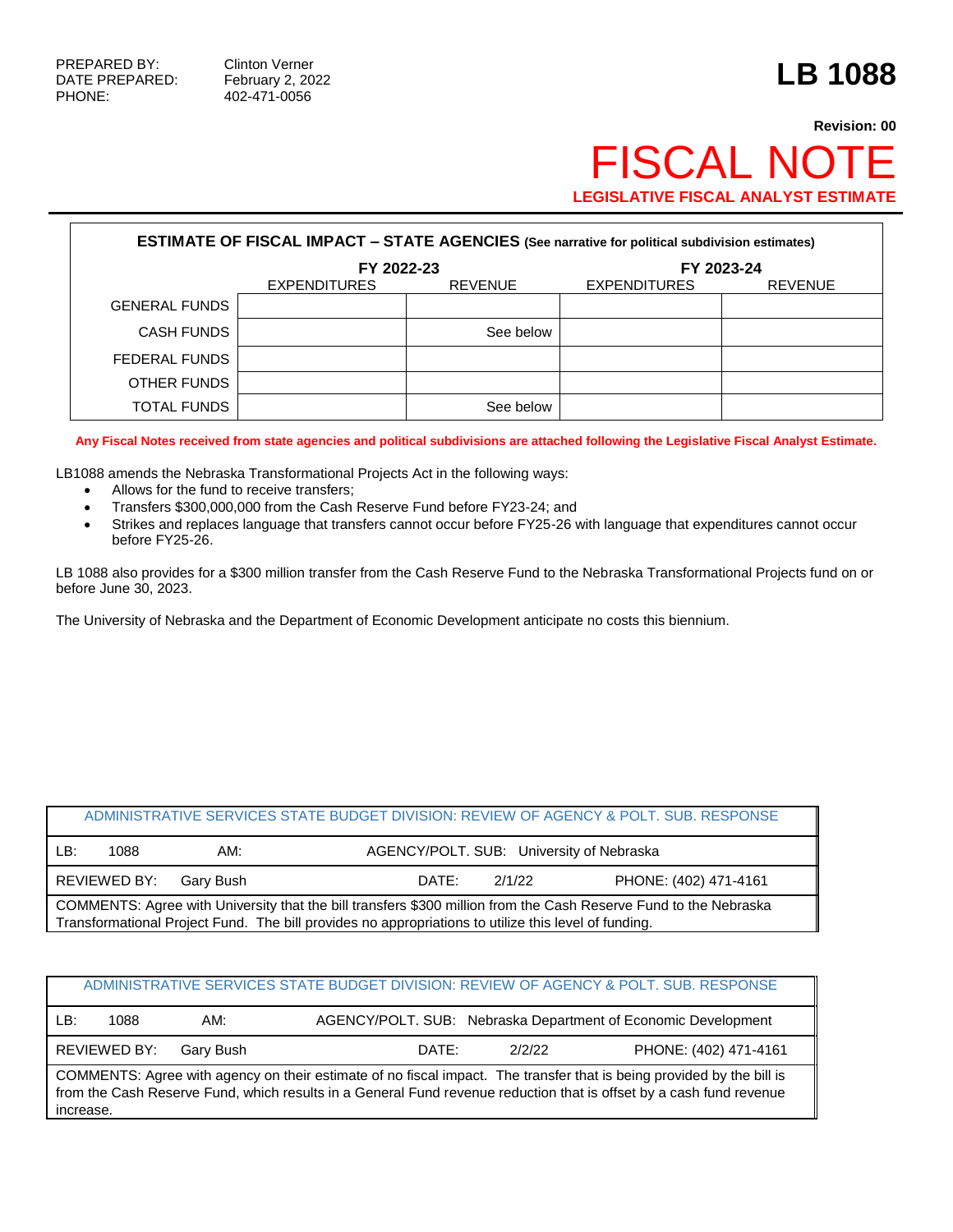## **LB (1) 1088 Change provisions relating to the Nebraska Transformational Project Fund FISCAL NOTE** State Agency OR Political Subdivision Name:(2) **University of Nebraska System** Prepared by:(3) **Chris Kabourek** Date Prepared:(4) **01/27/2022** Phone:(5) **(402) 472-7102**

## **ESTIMATE PROVIDED BY STATE AGENCY OR POLITICAL SUBDIVISION**

|                      | FY 2022-23<br>-------------------- |                                           | FY 2023-24<br>-------------------- |                          |  |
|----------------------|------------------------------------|-------------------------------------------|------------------------------------|--------------------------|--|
| <b>GENERAL FUNDS</b> | <b>EXPENDITURES</b><br>0.00        | <b>REVENUE</b><br>0.00                    | <b>EXPENDITURES</b><br>0.00        | <b>REVENUE</b><br>0.00   |  |
| <b>CASH FUNDS</b>    | 0.00                               | 0.00                                      | 0.00                               | 0.00                     |  |
| <b>FEDERAL FUNDS</b> | 0.00<br>-------------------        | 0.00<br>. _ _ _ _ _ _ _ _ _ _ _ _ _ _ _ _ | 0.00<br>-------------------        | 0.00<br>                 |  |
| <b>OTHER FUNDS</b>   | 0.00                               | 0.00                                      | 0.00                               | 0.00                     |  |
| <b>TOTAL FUNDS</b>   | 0.00                               | 0.00                                      | 0.00                               | 0.00<br>---------------- |  |

Explanation of Estimate:

LB1088 relates to the Nebraska Transformational Project Fund.

LB1088 states "It is the intent of the Legislature that the State Treasurer shall transfer an amount not to exceed three hundred million dollars to the Nebraska Transformational Project Fund on or before June 30, 2023. No funds shall be expended from the Nebraska Transformational Project Fund unless the applicant has been selected for participation in the program described in Title VII, Subtitle C, section 740 of Public Law 116-92 and commitments totaling one billion three hundred million dollars in total investment, including only federal dollars and private donations, have been secured. In no case shall any expenditure occur before fiscal year 2025-26 or before the total amount of refundable credits granted annually under the Nebraska Property Tax Incentive Act reaches three hundred seventy-five million dollars. Distributions shall only be made from the fund in amounts equal to the amount of private dollars received by the applicant for the project."

The University of Nebraska System, on behalf of the UNMC campus, intends to apply for these funds by the required deadline. At this time, we project that there will be no fiscal impact in FY 2022-23 or FY 2023-24.

| <b>BREAKDOWN BY MAJOR OBJECTS OF EXPENDITURE</b><br><b>Personal Services:</b> |              |                            |                     |                     |  |  |
|-------------------------------------------------------------------------------|--------------|----------------------------|---------------------|---------------------|--|--|
|                                                                               |              | <b>NUMBER OF POSITIONS</b> | 2022-23             | 2023-24             |  |  |
| <b>POSITION TITLE</b>                                                         | <u>22-23</u> | 23-24                      | <b>EXPENDITURES</b> | <b>EXPENDITURES</b> |  |  |
|                                                                               | 0            | 0                          |                     |                     |  |  |
|                                                                               | 0            | 0                          |                     |                     |  |  |
|                                                                               |              |                            |                     |                     |  |  |
|                                                                               |              |                            |                     |                     |  |  |
|                                                                               |              |                            |                     |                     |  |  |
|                                                                               |              |                            |                     |                     |  |  |
|                                                                               |              |                            |                     |                     |  |  |
| Capital improvements                                                          |              |                            |                     |                     |  |  |
|                                                                               |              |                            |                     |                     |  |  |